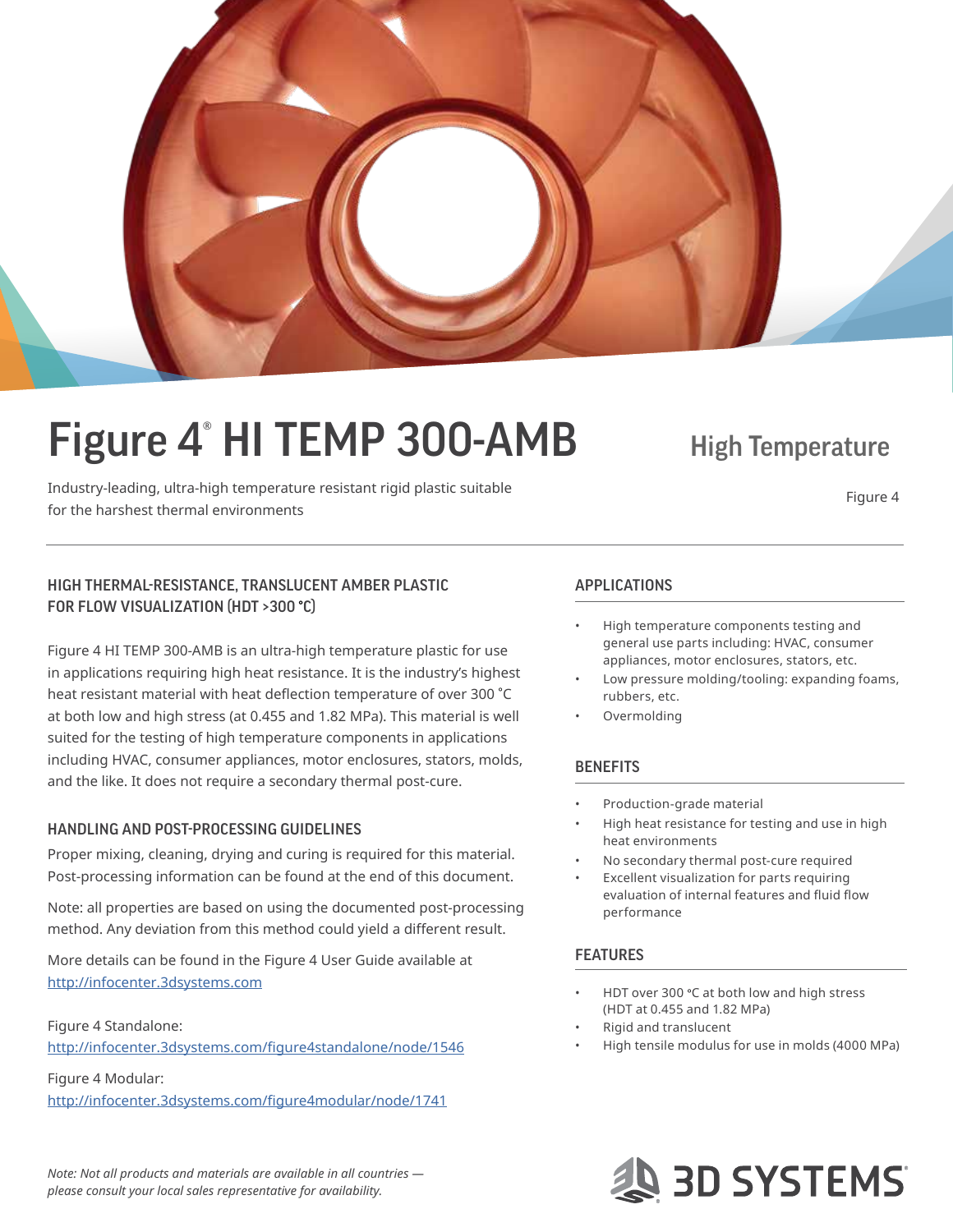### **29 3D SYSTEMS**

#### MATERIAL PROPERTIES

The full suite of mechanical properties are given per ASTM and ISO standards where applicable. In addition, properties such as flammability, dielectric properties, and 24 hour water absorption. This allows for better understanding of the material capability to aid in design decisions for the material. All parts are conditioned per ASTM recommended standards for a minimum of 40 hours at 23 °C, 50% RH.

Solid material properties reported were printed along the vertical axis (ZY-orientation). Figure 4 material properties are relatively uniform across print orientations, as detailed in the following section on Isotropic Properties. Because of this, parts do not need to be oriented in a particular direction to exhibit these properties.

| <b>LIQUID MATERIAL</b>                           |                                             |                                                                                                             |                           |  |
|--------------------------------------------------|---------------------------------------------|-------------------------------------------------------------------------------------------------------------|---------------------------|--|
| <b>MEASUREMENT</b>                               | <b>CONDITION/METHOD</b>                     | <b>METRIC</b>                                                                                               | <b>ENGLISH</b>            |  |
| Viscosity                                        | Brookfield Viscometer @ 25 °C (77 °F)       | 1725 cPs                                                                                                    | 4100 lb/ft·h              |  |
| Color                                            |                                             | Amber                                                                                                       |                           |  |
| Liquid Density                                   | Kruss K11 Force Tensiometer @ 25 °C (77 °F) | 1.19 $q/cm^3$                                                                                               | $0.04$ lb/in <sup>3</sup> |  |
| Default Print Layer Thickness<br>(Standard Mode) |                                             | 50um                                                                                                        | $0.002$ in                |  |
| Speed - Standard Mode                            |                                             | 36 mm/hr                                                                                                    | $1.42$ in/hr              |  |
| Speed - Draft Mode                               |                                             | 40 mm/hr                                                                                                    | $1.57$ in/hr              |  |
| Package Volume                                   |                                             | 1 kg bottle - Figure 4 Standalone<br>2.5 kg cartridge - Figure 4 Modular<br>10kg bottle Figure 4 Production |                           |  |

|                                                   |                     | <b>SOLID MATERIAL</b> |                            |                            |                       |                            |
|---------------------------------------------------|---------------------|-----------------------|----------------------------|----------------------------|-----------------------|----------------------------|
| <b>METRIC</b>                                     | <b>ASTM METHOD</b>  | <b>METRIC</b>         | <b>ENGLISH</b>             | <b>ISO METHOD</b>          | <b>METRIC</b>         | <b>ENGLISH</b>             |
|                                                   | <b>PHYSICAL</b>     |                       |                            |                            | <b>PHYSICAL</b>       |                            |
| Solid Density                                     | ASTM D792           | 1.3 $q/cm^3$          | $0.047$ lb/in <sup>3</sup> | ISO 1183                   | 1.3 $q/cm^3$          | $0.047$ lb/in <sup>3</sup> |
| 24 Hour Water Absorption                          | ASTM D570           | 0.36 %                | 0.36%                      | ISO 62                     | 0.36 %                | 0.36%                      |
|                                                   | <b>MECHANICAL</b>   |                       |                            | <b>MECHANICAL</b>          |                       |                            |
| Tensile Strength Ultimate                         | ASTM D638 Type IV   | 77 MPa                | 11200 psi                  | ISO 527-1/2                | 75 MPa                | 10900 psi                  |
| Tensile Strength at Yield                         | ASTM D638 Type IV   | N/A                   | N/A                        | ISO 527-1/2                | N/A                   | N/A                        |
| <b>Tensile Modulus</b>                            | ASTM D638 Type IV   | 4100 MPa              | 5.9 ksi                    | ISO 527-1/2                | 4200 MPa              | 6.1 ksi                    |
| <b>Elongation at Break</b>                        | ASTM D638 Type IV   | 2.3%                  | 2.3%                       | ISO 527-1/2                | 2.3%                  | 2.3%                       |
| Elongation at Yield                               | ASTM D638 Type IV   | N/A                   | N/A                        | ISO 527-1/2                | N/A                   | N/A                        |
| Flex Strength                                     | ASTM D790           | 85 MPa                | 12300 psi                  | <b>ISO 178</b>             | 130 MPa               | 1900 psi                   |
| Flex Modulus                                      | ASTM D790           | 4300 MPa              | 6.2 ksi                    | <b>ISO 178</b>             | 4500 MPa              | 6.5 ksi                    |
| Izod Notched Impact                               | ASTM D256           | $10$ $\mu$            | $0.2$ ft- $lb/in$          | <b>ISO 180-A</b>           | $1.6$ $\frac{1}{m^2}$ | N/A                        |
| Izod Unnotched impact                             | <b>ASTM D4812</b>   | $102$ J/m             | $1.9$ ft- $lb/in$          | <b>ISO 180-U</b>           |                       |                            |
| <b>Shore Hardness</b>                             | <b>ASTM D2240</b>   | 89 <sub>D</sub>       | 89 <sub>D</sub>            | ISO 7619                   | 89 <sub>D</sub>       | 89 D                       |
|                                                   | <b>THERMAL</b>      |                       |                            |                            | <b>THERMAL</b>        |                            |
| Glass Transition (Tg)                             | ASTM E1640 (E"Peak) | N/A                   | N/A                        | ISO 6721-1/11<br>(E" Peak) | N/A                   | N/A                        |
| HDT 1.82MPa/264 PSI                               | ASTM D648           | >300 °C               | >572 °F                    | ISO 75-1/2 A               | >300 °C               | >570 °F                    |
| HDT 0.455MPa/66PSI                                | ASTM D648           | >300 °C               | >572 °F                    | ISO 75-1/2 B               | 280 °C                | 540 °F                     |
| HDT 8.0MPa/ 1160PSI                               | N/A                 |                       |                            | ISO 75-1/2 C               | 100 °C                | 210 °F                     |
| <b>CTE 0-110C</b>                                 | ASTM E831           | 69 ppm/°C             | 38 ppm/°F                  | ISO 11359-2                | 69 ppm/K              | 38 ppm/°F                  |
| CTE 165-250C                                      | ASTM E831           | 58 ppm/°C             | 32 ppm/°F                  | ISO 11359-2                | 58 ppm/K              | 32 ppm/°F                  |
| UL Flammability                                   | <b>UL94</b>         |                       | HB                         |                            |                       |                            |
|                                                   | <b>ELECTRICAL</b>   |                       |                            |                            | <b>ELECTRICAL</b>     |                            |
| Dielectric Strength (kV/mm)<br>@ 3.0 mm thickness | ASTM D149           | 18.1                  |                            |                            |                       |                            |
| Dielectric Constant @ 1 MHz                       | ASTM D150           | 3.29                  |                            |                            |                       |                            |
| Dissipation Factor @ 1 MHz                        | ASTM D150           | 0.013                 |                            |                            |                       |                            |
| Volume Resistivity (ohm-cm)                       | ASTM D257           | $6.0x10^{15}$         |                            |                            |                       |                            |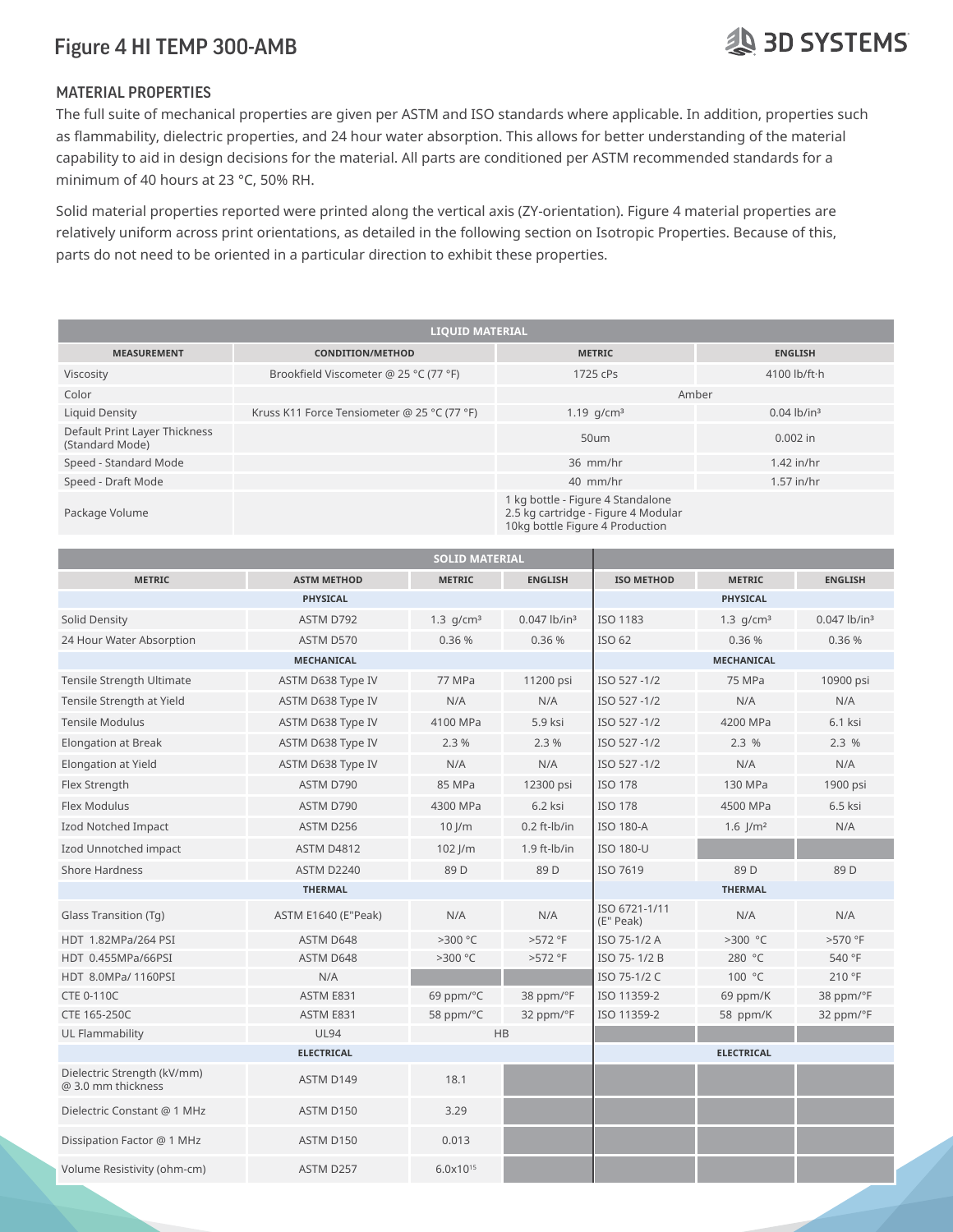## 3D SYSTEMS

#### ISOTROPIC PROPERTIES

Figure 4 technology prints parts that are isotropic in mechanical properties meaning the parts printed along either the XYZ axis will give similar results.

Parts do not need to be oriented to get the highest mechanical properties, further improving the degree of freedom for part orientation for mechanical properties.

| <b>SOLID MATERIAL</b>         |                   |                 |                 |                 |          |  |
|-------------------------------|-------------------|-----------------|-----------------|-----------------|----------|--|
| <b>METRIC</b>                 | <b>METHOD</b>     | <b>METRIC</b>   |                 |                 |          |  |
| <b>MECHANICAL</b>             |                   |                 |                 |                 |          |  |
|                               |                   | <b>7Y</b>       | X7              | <b>XY</b>       | 745      |  |
| Tensile Strength<br>Ultimate  | ASTM D638 Type IV | 77 MPa          | 74 MPa          | 68 MPa          | 79 MPa   |  |
| Tensile Strength<br>at Yield  | ASTM D638 Type IV | N/A             | N/A             | N/A             | N/A      |  |
| <b>Tensile Modulus</b>        | ASTM D638 Type IV | 4100 MPa        | 3800 MPa        | 3900 MPa        | 3900 MPa |  |
| Elongation at<br><b>Break</b> | ASTM D638 Type IV | 2.3%            | 2.3%            | 1.9%            | 2.4%     |  |
| Elongation at Yield           | ASTM D638 Type IV | N/A             | N/A             | N/A             | N/A      |  |
| Flex Strength                 | ASTM D790         | 85 MPa          | 98 MPa          | 105 MPa         | 96 MPa   |  |
| Flex Modulus                  | ASTM D790         | 4300 MPa        | 4200 MPa        | 4000 MPa        | 4100 MPa |  |
| <b>Izod Notched</b><br>Impact | ASTM D256         | $10$ $\mu$      | $9$ $\mu$       | $11$ $\mu$      | $10$ J/m |  |
| <b>Shore Hardness</b>         | <b>ASTM D2240</b> | 89 <sub>D</sub> | 90 <sub>D</sub> | 89 <sub>D</sub> | 90 D     |  |



ZY - orientation



XZ - orientation



XY - orientation



Z45-Degree - orientation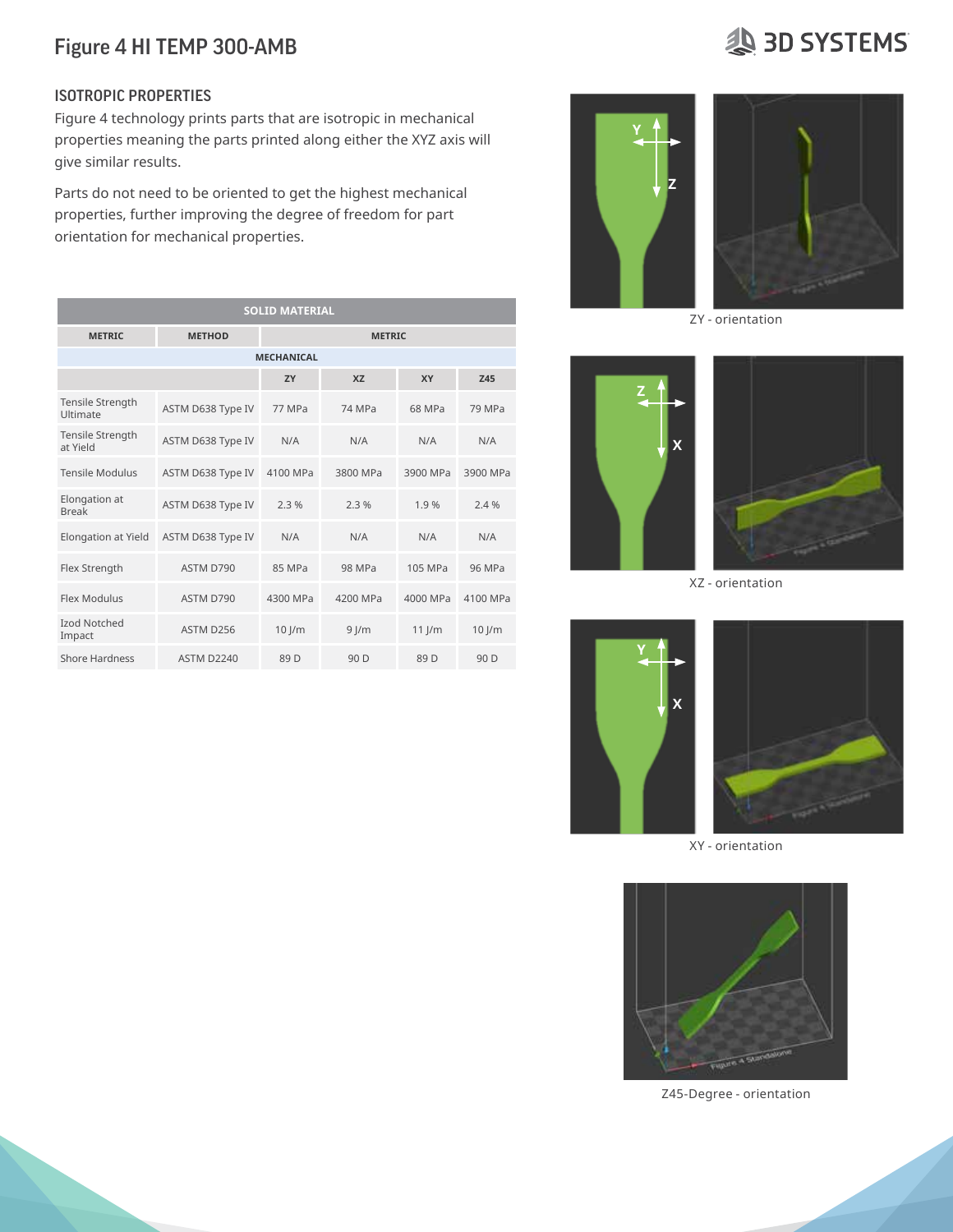## **19 3D SYSTEMS**

#### LONG TERM ENVIRONMENTAL STABILITY

Figure 4 HI TEMP 300-AMB is engineered to give long term environmental UV and humidity stability. This means the material is tested for the ability to retain a high percent of the initial mechanical properties over a given period of time. This provides real design conditions to consider for the application or part. **Actual data value is on Y-axis, and data points are % of initial value.** 

INDOOR STABILITY: Tested per ASTM D4329 standard method.

















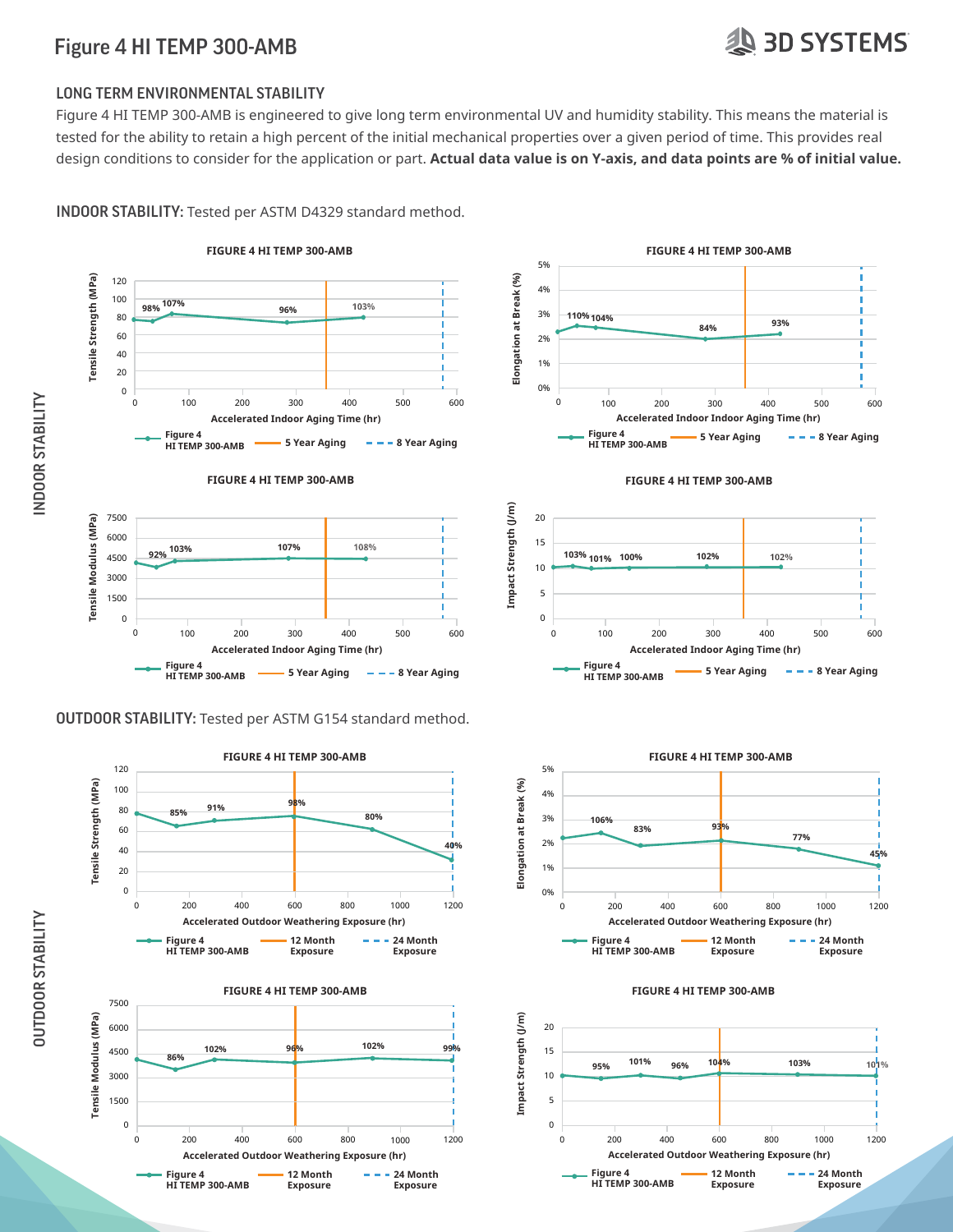#### AUTOMOTIVE FLUID COMPATIBILITY

The compatibility of a material with hydrocarbons and cleaning chemicals is critical to part application. Figure 4 HI TEMP 300-AMB parts were tested for sealed and surface contact compatibility per USCAR2 test conditions. The fluids below were tested in two different ways per the specs.

- Immerse for 7-days, then take mechanical property data for comparison.
- Immerse for 30-minutes, remove, and take mechanical property data for comparison in 7-days

#### **Data reflects the measured value of properties over that period of time.**

| <b>AUTOMOTIVE FLUIDS</b>      |                                                |                     |  |  |  |
|-------------------------------|------------------------------------------------|---------------------|--|--|--|
| <b>FLUID</b>                  | <b>SPECIFICATION</b>                           | <b>TEST TEMP °C</b> |  |  |  |
| Gasoline                      | ISO 1817, liquid C                             | $23 \pm 5$          |  |  |  |
| Diesel Fuel                   | 905 ISO 1817, Oil No. 3 + 10% p-xylene*        | $23 \pm 5$          |  |  |  |
| Engine Oil                    | ISO 1817, Oil No. 2                            | $50 \pm 3$          |  |  |  |
| Ethanol                       | 85% Ethanol + 15% ISO 1817 liquid C*           | $23 \pm 5$          |  |  |  |
| Power Steering Fluid          | ISO 1917, Oil No. 3                            | $50 \pm 3$          |  |  |  |
| Automative Transmission Fluid | Dexron VI (North American specific material)   | $50 \pm 3$          |  |  |  |
| <b>Engine Coolant</b>         | 50% ethylene glycol + 50% distilled water*     | $50 \pm 3$          |  |  |  |
| <b>Brake Fluid</b>            | SAE RM66xx (Use latest available fluid for xx) | $50 \pm 3$          |  |  |  |
| Diesel Exhaust Fluid (DEF)    | API certified per ISO 22241                    | $23 \pm 5$          |  |  |  |

\*Solutions are determined as percent by volume

4.0 3.5 3.0



**30 Min Immersion 7 Day Immersion**

**FIGURE 4 HI TEMP 300-AMB**









### **SD SYSTEMS**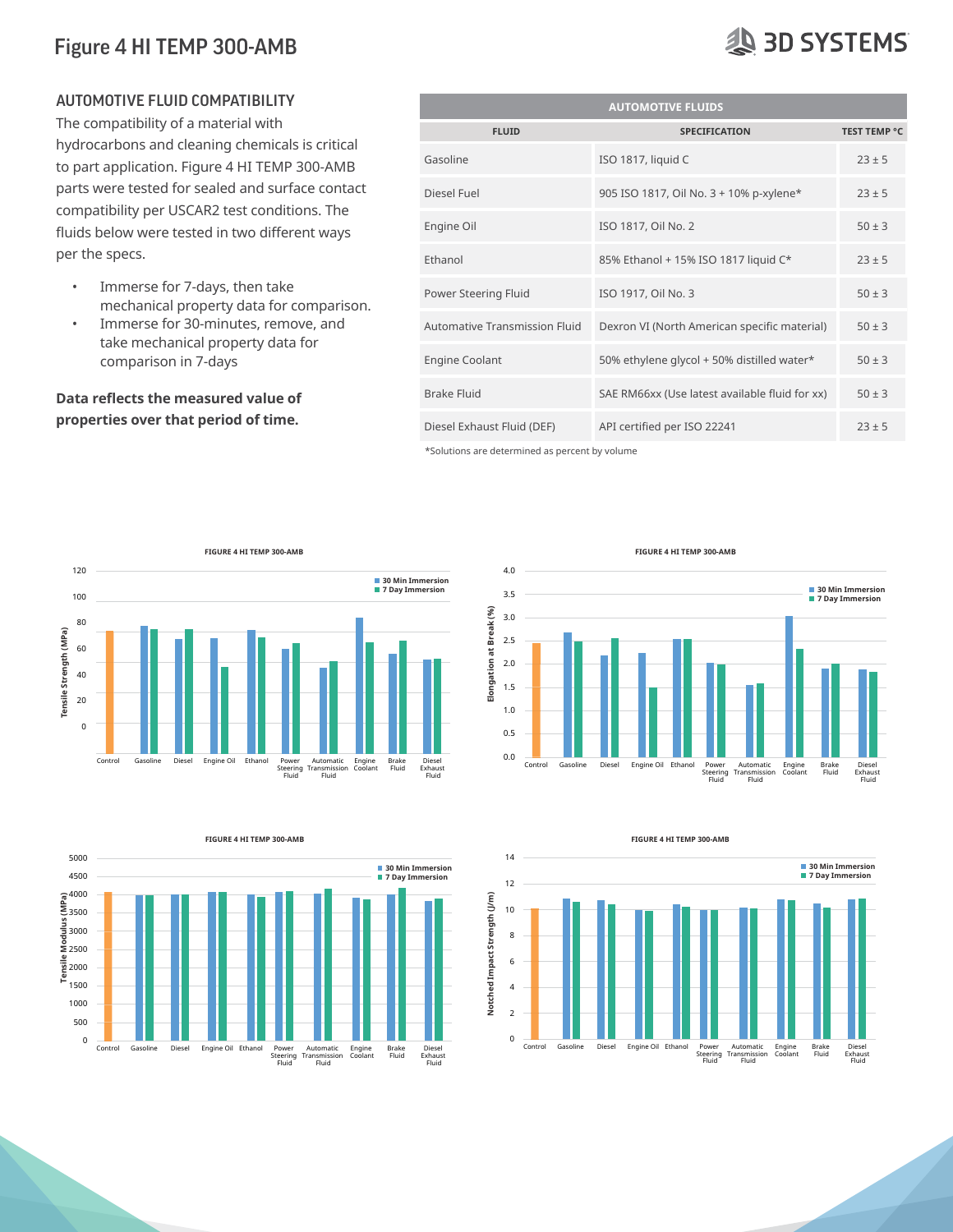#### CHEMICAL COMPATIBILITY

The compatibility of a material with cleaning chemicals is critical to part application. Figure 4 HI TEMP 300-AMB parts were tested for sealed and surface contact compatibility per ASTM D543 test conditions. The fluids below were tested in two different ways per the specs.

- Immerse for 7-days, then take mechanical property data for comparison.
- Immerse for 30-minutes, remove, and take mechanical property data for comparison in 7-days

#### **Data reflects the measured value of properties over that period of time.**

\*Denotes materials did not go thru 7-day soak conditioning.



**SD SYSTEMS** 









(20%)

(10%)

#### **FIGURE 4 HI TEMP 300-AMB**